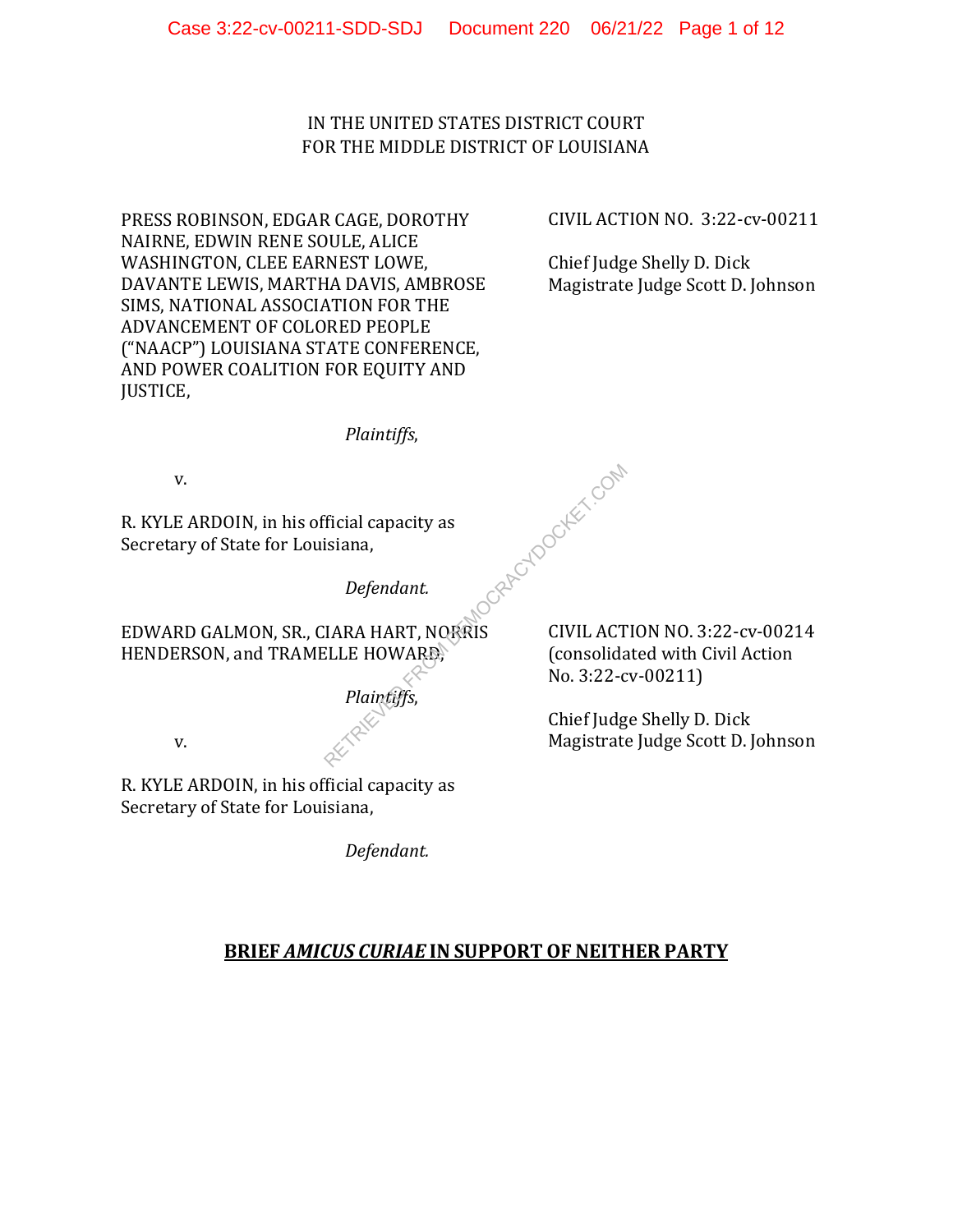# **TABLE OF CONTENTS**

| $\textbf{CONCLUSION} \textcolor{red}{\textbf{.\textbf{CONCLUSION}}}\textcolor{red}{\textbf{.\textbf{1}}}\textcolor{red}{\textbf{.1}}$ |  |
|---------------------------------------------------------------------------------------------------------------------------------------|--|

REVIEWED FROM DEMOCRACY DOCKEY, ON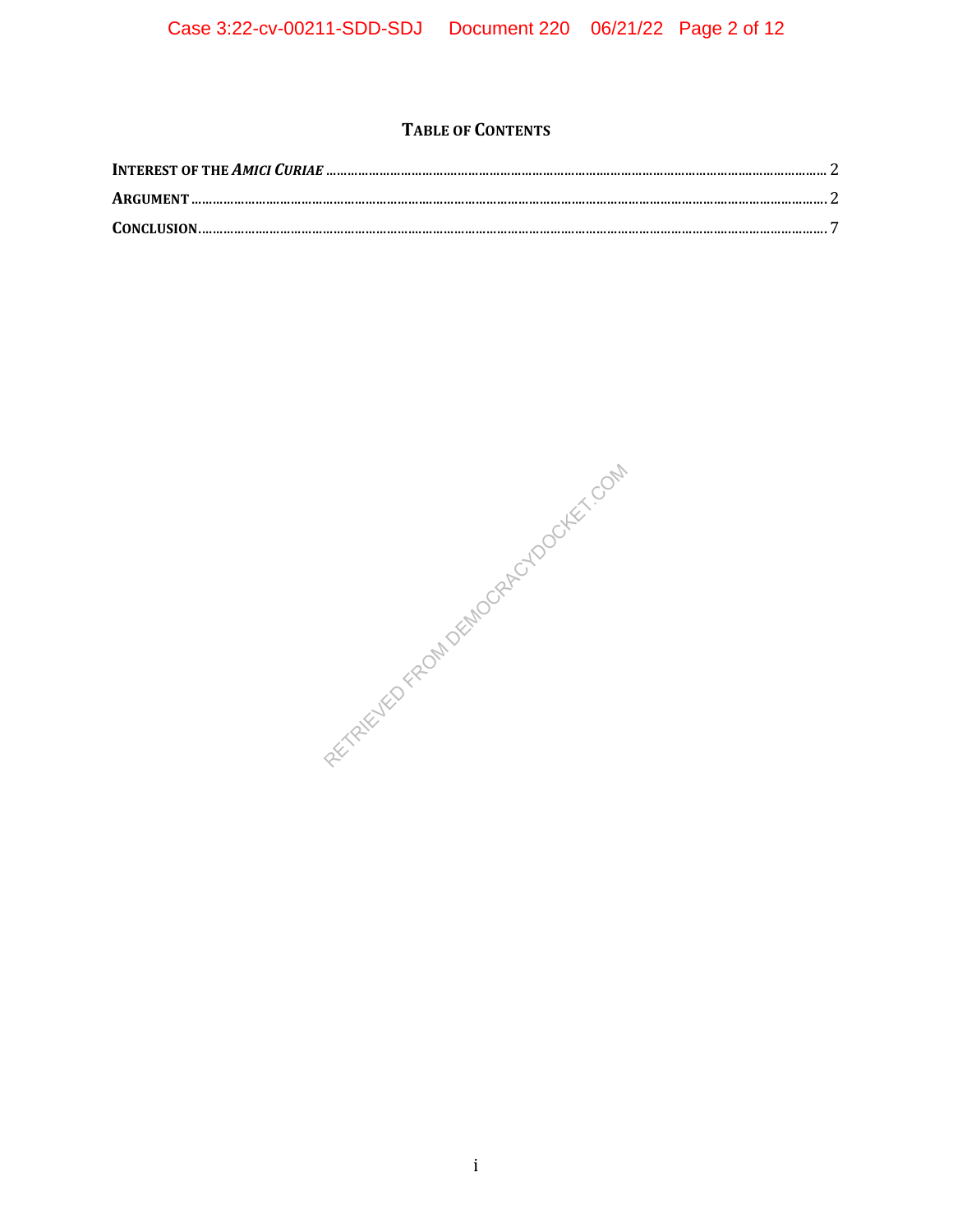# **TABLE OF AUTHORITIES**

# **CASES**

| Baltimore County Branch of the NAACP v. Baltimore County, No. 21-cv-3232, |  |
|---------------------------------------------------------------------------|--|
|                                                                           |  |
|                                                                           |  |
|                                                                           |  |
|                                                                           |  |
|                                                                           |  |
|                                                                           |  |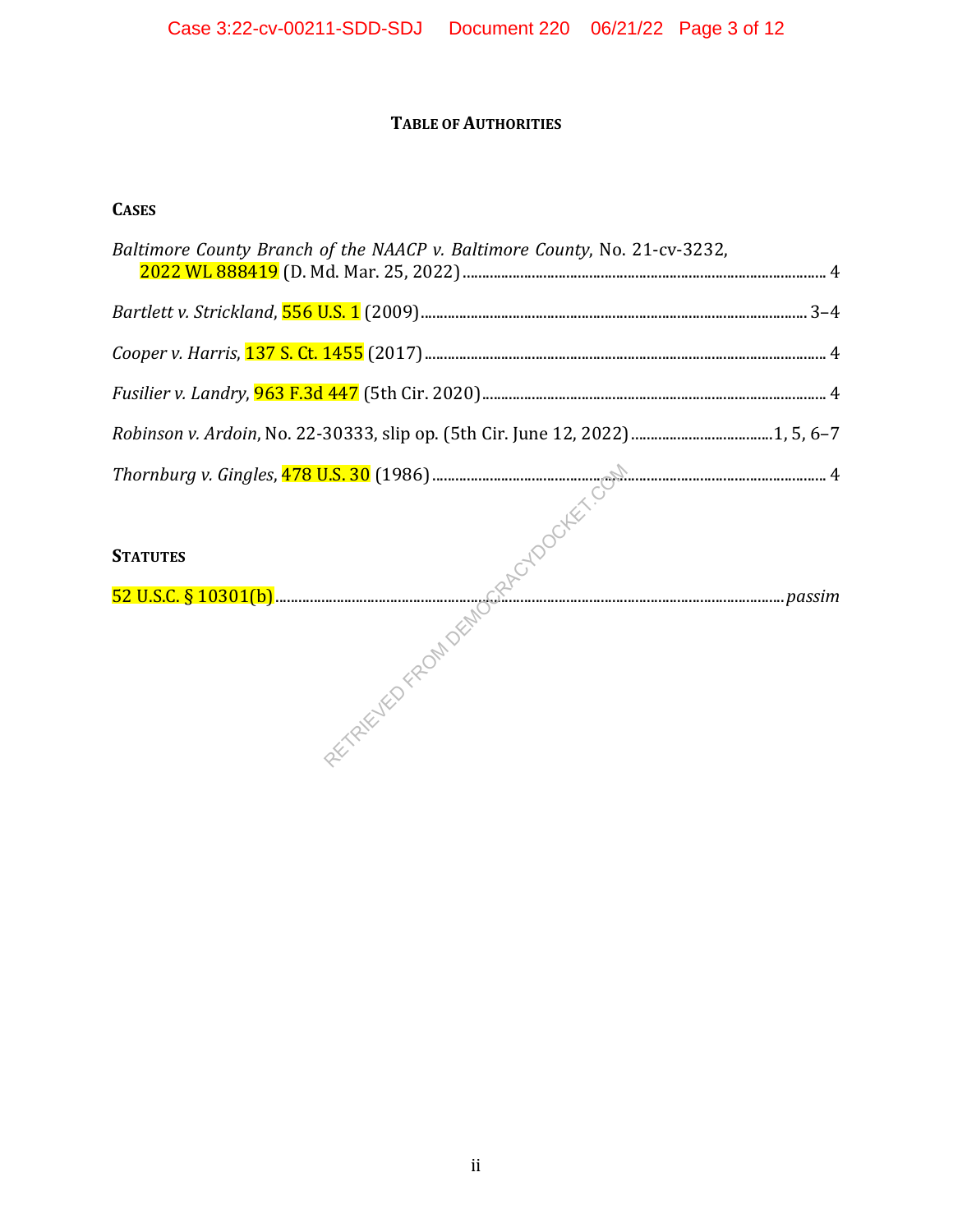*Amici curiae* Michael Mislove, Lisa J. Fauci, Robert Lipton, and Nicholas Mattei seek clarification that "Black crossover districts"—that is, districts where less than half the adult voting-age population is Black, but Black voters (with limited but predictable crossover support from other voters) can nonetheless elect their preferred representatives—could be part of an appropriate remedy for the Voting Rights Act violation that this Court has found and thus could satisfy this Court's June 6, 2022 Ruling and Order on the Preliminary Injunction.

The Court has ordered the Louisiana Legislature to enact a remedial plan "that is compliant with Section 2 of the Voting Rights Act," Order at 152, and has suggested that "[t]he appropriate remedy in this context is a remedial congressional redistricting plan that includes an additional *majority-Black* congressional district," *id.* at 2 (emphasis added). *Amici* simply seek clarification that the remedial districts providing Louisiana's Black citizens an equal opportunity to elect representatives of their choice to Congress could be drawn as either majority-Black districts or Black crossover districts. As the Fifth Circuit noted this week in this very case, "[i]f a minority group can … elect its preferred candidates, it does not matter whether that ability accrues in a majority-minority or a performing crossover district." *Robinson v. Ardoin*, No. 22-30333, slip op. at 23 (5th Cir. June 12, 2022) (*per curiam*) [hereinafter "*Robinson*, slip op."]. Thus, for remedial purposes in this preliminary-injunction proceeding, the Legislature in the first instance and, if necessary, this Court may approve a remedial plan with two majority-Black districts, or two Black crossover districts, or one of each. Fithe Voting Rights Act," Order at 152<sub>0</sub><br>
is context is a remedial congression<br>
is context is a remedial congression<br>
igiority-Black congressional district,"<br>
cation that the remedial districts pr<br>
ity to elect representa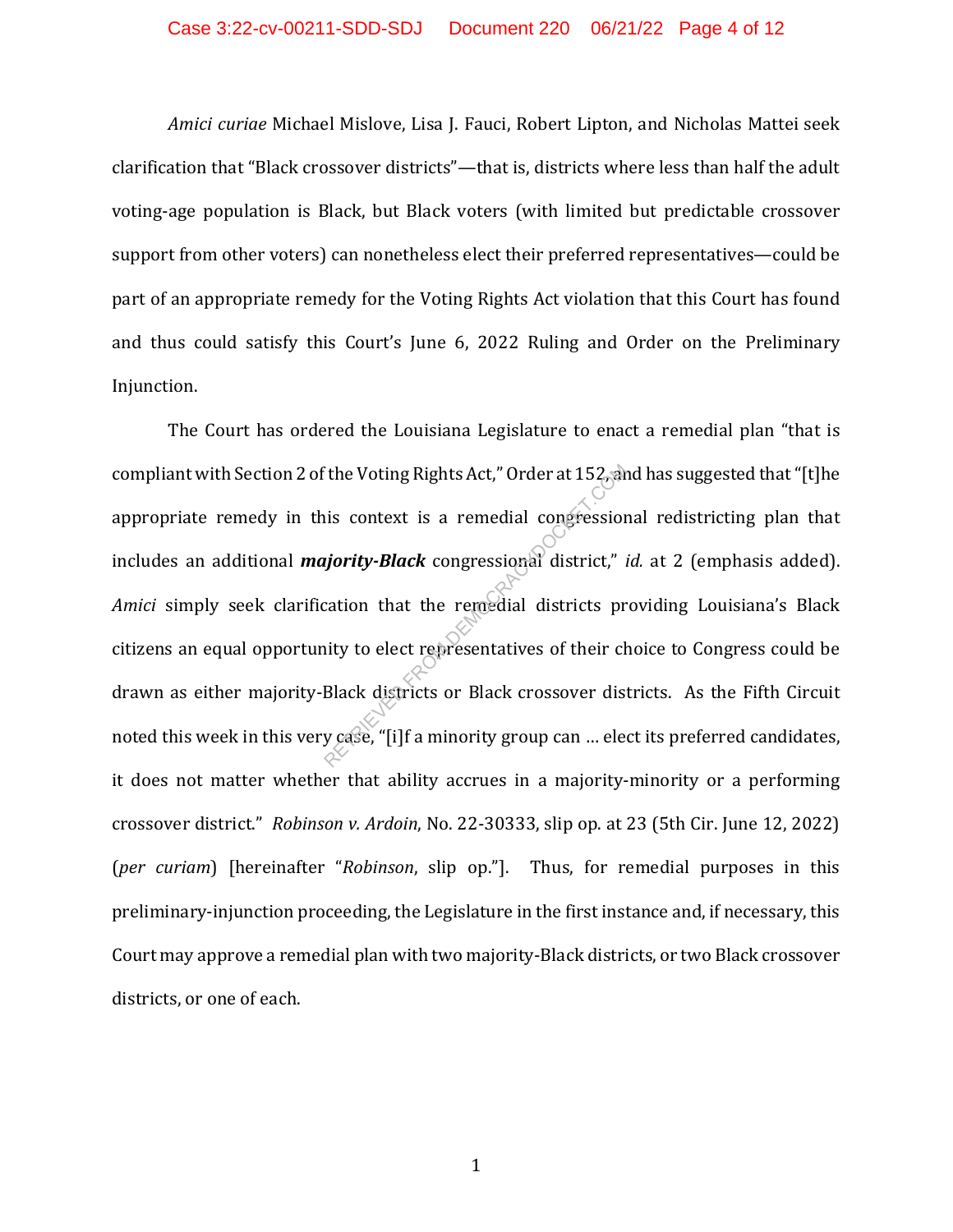#### **INTEREST OF THE** *AMICI CURIAE*

*Amici curiae* Michael Mislove, Lisa J. Fauci, Robert Lipton, and Nicholas Mattei are professors of mathematics and computer science at Louisiana State University and Tulane University.1 This Court previously granted *amici* leave to file a brief in this case, in support of neither party, to show that *computational redistricting*—using high-performance computers to draw maps that attempt to optimize multiple redistricting criteria—could produce a map that fully remedies any Voting Rights Act violation while simultaneously complying with all other legal requirements and traditional redistricting principles. *Amici*'s April 20 brief presented an example plan called the "*Amicus* Map" that accomplished this objective with two Black crossover districts. This Court found that the *Amicus* Map "could provide a starting point" for the Legislature as it seeks to remedy the Voting Rights Act violation found by the Court. Order at 148. In the prior filing, *amici* also offered to make their team's expertise in computational redistricting available in whatever capacity the Court deems most helpful, whether as *amici* or in any other role—an offer *amici* now renew at this critical juncture in the proceedings. rossover districts. This Court found the Amicus Islam rossover districts. This Court found the form the Legislature as it seeks to rem art. Order at 148. In the prior filing, computational redistricting available whether a

#### **ARGUMENT**

As the Court has correctly noted, Section 2 of the Voting Rights Act (VRA) is designed to ensure minority voters an "'[equal] opportunity … to elect representatives of their choice,'" Order at 8 (quoting  $\frac{52 \text{ U.S.C. } }{9.10301(b)}$  - not an equal opportunity to reside in a district where they constitute an arithmetic majority of the population. To be sure, in some circumstances a genuine opportunity to elect a minority group's preferred candidates may require an outright majority of the population. But in other circumstances, it may not. In

<sup>1</sup> No parties oppose the filing of this *amicus* brief, which is not in support of any party.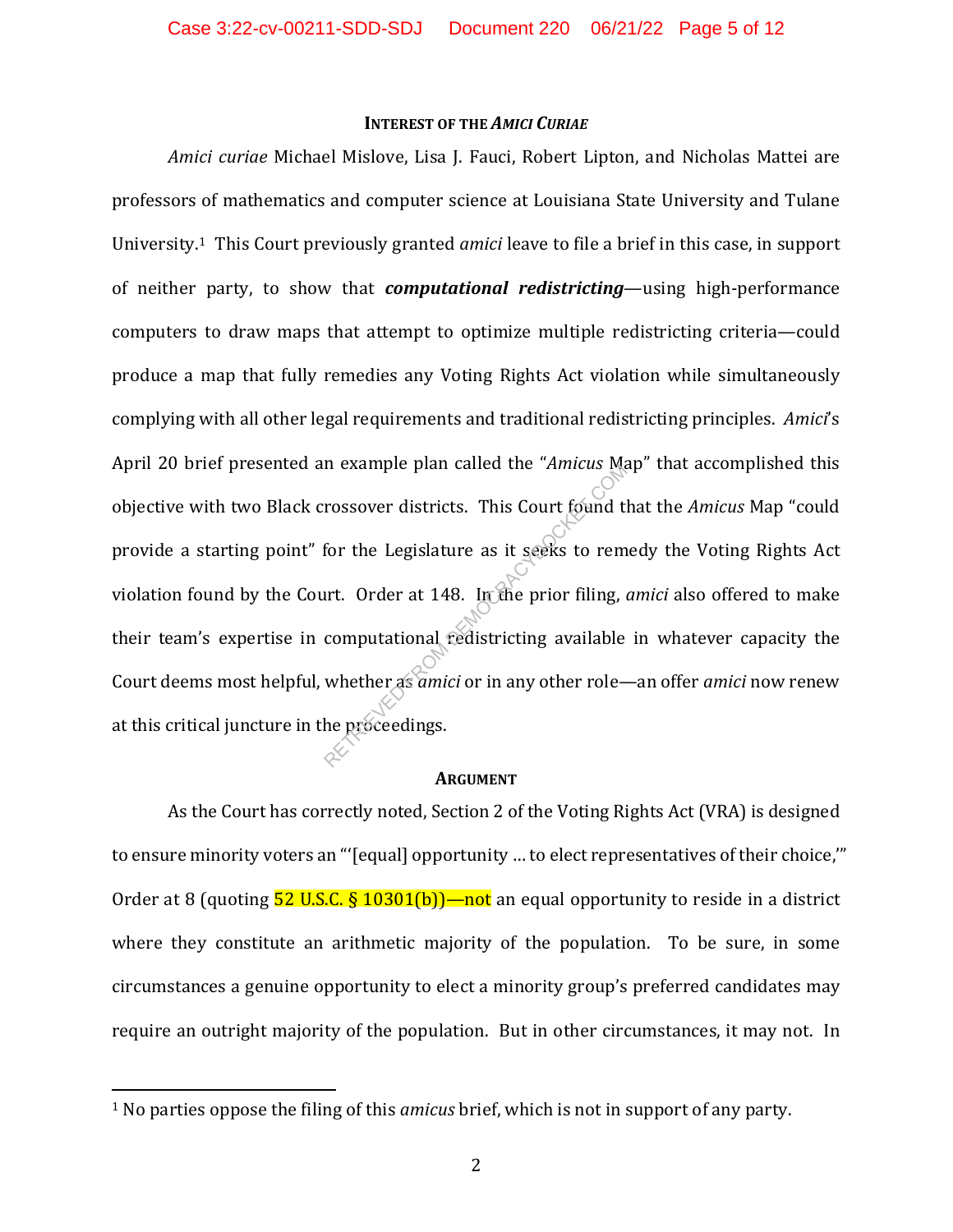#### Case 3:22-cv-00211-SDD-SDJ Document 220 06/21/22 Page 6 of 12

still other circumstances, a district that is just barely majority-minority may not suffice to elect the minority group's preferred candidate. In short, what matters is whether a district actually affords the minority group electoral opportunity, not the percentage of the district comprised by members of the minority group.

As *Amici* demonstrated in their April 20 brief, in Louisiana it is possible to draw congressional districts where Black voters can elect their preferred candidates while constituting less than half the district's population. The *Amicus* Map, for example, contains a compact New Orleans-based 41.5% Black voting-age population (BVAP) district that was carried by the Black-preferred candidate in 19 of 19 key statewide elections and a compact Baton Rouge-based 42.9% BVAP district that was carried by the same Black-preferred candidates in 14 of those 19 elections. *See* April 20 Br. at 22–24 & Table One, 26–27 & Table Two. rred candidate in 19 of 19 key stateward<br>6 BVAP district that was carried by<br>9 elections. *See* April 20 Br. at 22–24 8<br>Black crossover districts often serve as<br>tt v. *Strickland*, **556 U.S. 1** (2009), the<br>not mandate crea

As a matter of law, Black crossover districts often serve as appropriate remedies for VRA violations. In *Bartlett v. Strickland*, 556 U.S. 1 (2009), the Supreme Court held that, although Section 2 "does not mandate creating or preserving crossover districts," it does "allow[] States to choose their own method of complying with the Voting Rights Act, … includ[ing] drawing crossover districts." *Id.* at 23 (plurality opinion). Writing for the plurality, Justice Kennedy explained that a state legislature's discretionary choice to create "crossover districts may serve to diminish the significance and influence of race by encouraging minority and majority voters to work together toward a common goal. The option to draw such districts gives legislatures a choice that can lead to less racial isolation, not more." *Id.* The plurality even proclaimed that States could, and properly should, defend themselves against Section 2 allegations by pointing to effective crossover districts, which

3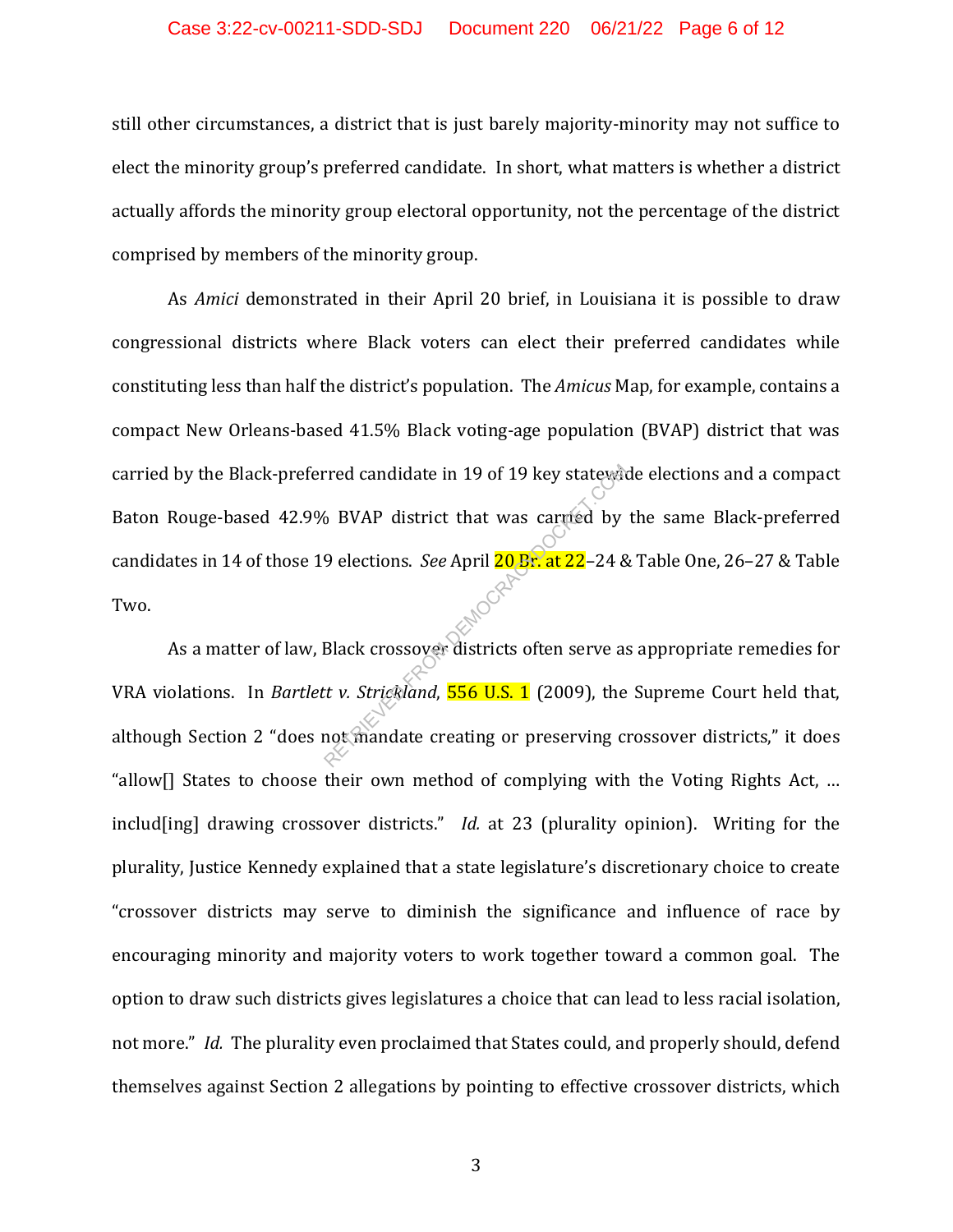### Case 3:22-cv-00211-SDD-SDJ Document 220 06/21/22 Page 7 of 12

can serve as evidence of "equal political opportunity" under the Act's totality-ofcircumstances analysis. *Id.* at 24.

Building on *Bartlett v. Strickland*, the Supreme Court in *Cooper v. Harris*, 137 S. Ct. 1455 (2017), expressly stated that the VRA can "be *satisfied by* crossover districts." *Id.* at 1472. In a portion of the opinion by Justice Kagan that all Justices joined, the Court held that the North Carolina legislature's decision to convert "a successful crossover district" into a majority-Black district could not be justified by "a proper interpretation" of Section 2 of the VRA, "rested … instead on a pure error of law," and thus violated the Equal Protection Clause's racial-gerrymandering doctrine. *Id.*

Following these Supreme Court precedents, other federal courts regularly approve crossover districts as remedies for VRA violations. *See, e.g.*, *Baltimore Cnty. Branch of the NAACP v. Baltimore Cnty*., No. 21-cv-3232, 2022 WL 888419, at \*1– 6 (D. Md. Mar. 25, 2022) (approving defendant's proposed remedial plan, with a reconfigured district in which Black voters would not constitute a numerical majority but would still "have an opportunity to elect a representative of their choice"); *see also Fusilier v. Landry*, 963 F.3d 447, 469 n.7 (5th Cir. 2020) (distinguishing district court's remedial map from plaintiffs' "*Gingles* step one" map) (citing *Thornburg v. Gingles*, 478 U.S. 30, 50 (1986)). Preme Court precedents, other federa<br>
edies for VRA violations. See, e.g., Bai<br>
No. 21-cv-3232, 2022 WL 888419, at \*1<br>
pposed remedial plan, with a reconfigu<br>
te a numerical majority but would sti<br>
eirchoice"); *see also F* 

In this case, the parties have repeatedly relied on these same precedents. For example, the Robinson Plaintiffs correctly told the Fifth Circuit that, "once a Section 2 violation is established, the minority voting-age population of the remedial district need not exceed 50% if a crossover district can be created that provides minority voters the ability to elect their preferred candidates." Robinson Fifth Circuit Brief Opposing a Stay at 19 (filed June 10, 2022). And Defendants presumably would agree that the Louisiana Legislature should have

4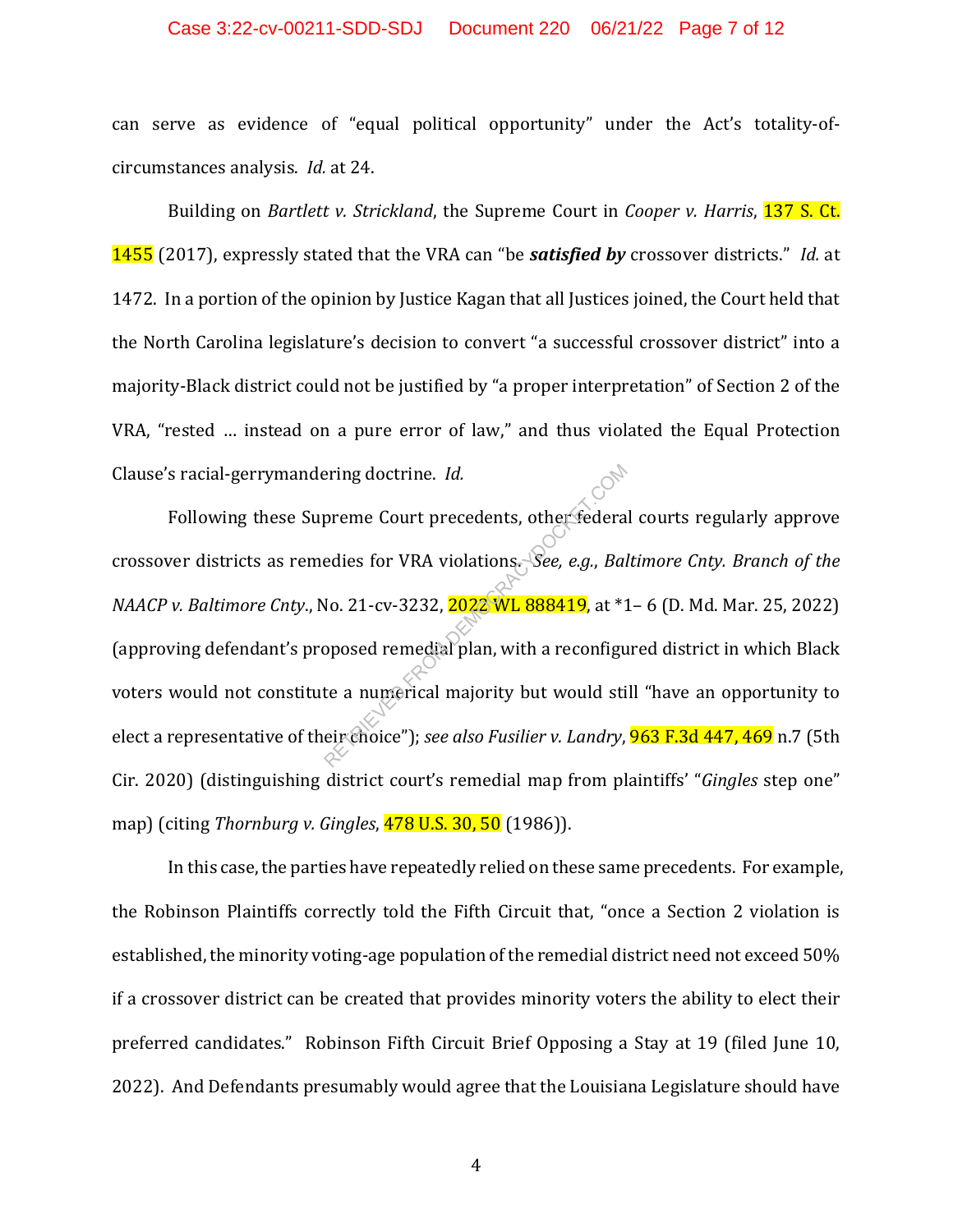#### Case 3:22-cv-00211-SDD-SDJ Document 220 06/21/22 Page 8 of 12

the prerogative to choose either majority-Black districts or Black crossover districts when designing a remedial congressional plan in response to this Court's June 6 Ruling and Order. *Cf. Robinson*, slip op. at 17 (noting that the Legislature "will be free" to develop new maps and "to weigh whatever factors it chooses alongside the requirements of *Gingles*").

The Amicus Map provides an example of what a remedial redistricting plan with two crossover districts might look like. It contains a 41.5% BVAP district in greater New Orleans and a 42.9% BVAP district in greater Baton Rouge. As explained in detail in the April 20 brief, the *Amicus* Map also has the following features:

- The *Amicus* Map's six districts—and specifically its two Black crossover districts—are geographically compact (for a visual inspection, see the color figure below) and thus have excellent Reock, Polsby-Popper, and Convex Hull compactness scores. *See* April 20 Br. at 28–30. ap's six districts—and specifically<br>
eographically compact (for a visual insp<br>
us have excellent Reock, Polsby-P<br>
ores. *See* April 20 Fr. at 28–30.<br>
Splits only seven parishes. *Id.* at 30.<br>
Splits only two municipalitie
- The *Amicus* Map splits only seven parishes. *Id.* at 30.
- The *Amicus* Map splits only two municipalities within a single parish. *Id.* at 30 & n.11.
- The *Amicus* Map's Black crossover districts do not split a single parish or municipality that was not already split in the Enacted Plan. *Id.* at 31.
- The *Amicus* Map does not split any of Louisiana's 3,000-plus election precincts. *Id.* at 28, 34.
- The *Amicus* Map's New Orleans district contains the entire city and all parts of the New Orleans metropolitan area to its east or south. *Id.* at 32, 42.
- The *Amicus* Map's Baton Rouge district contains the entire city and 8½ of the 10 parishes in the Baton Rouge metropolitan area. *Id.* at 32–33, 43.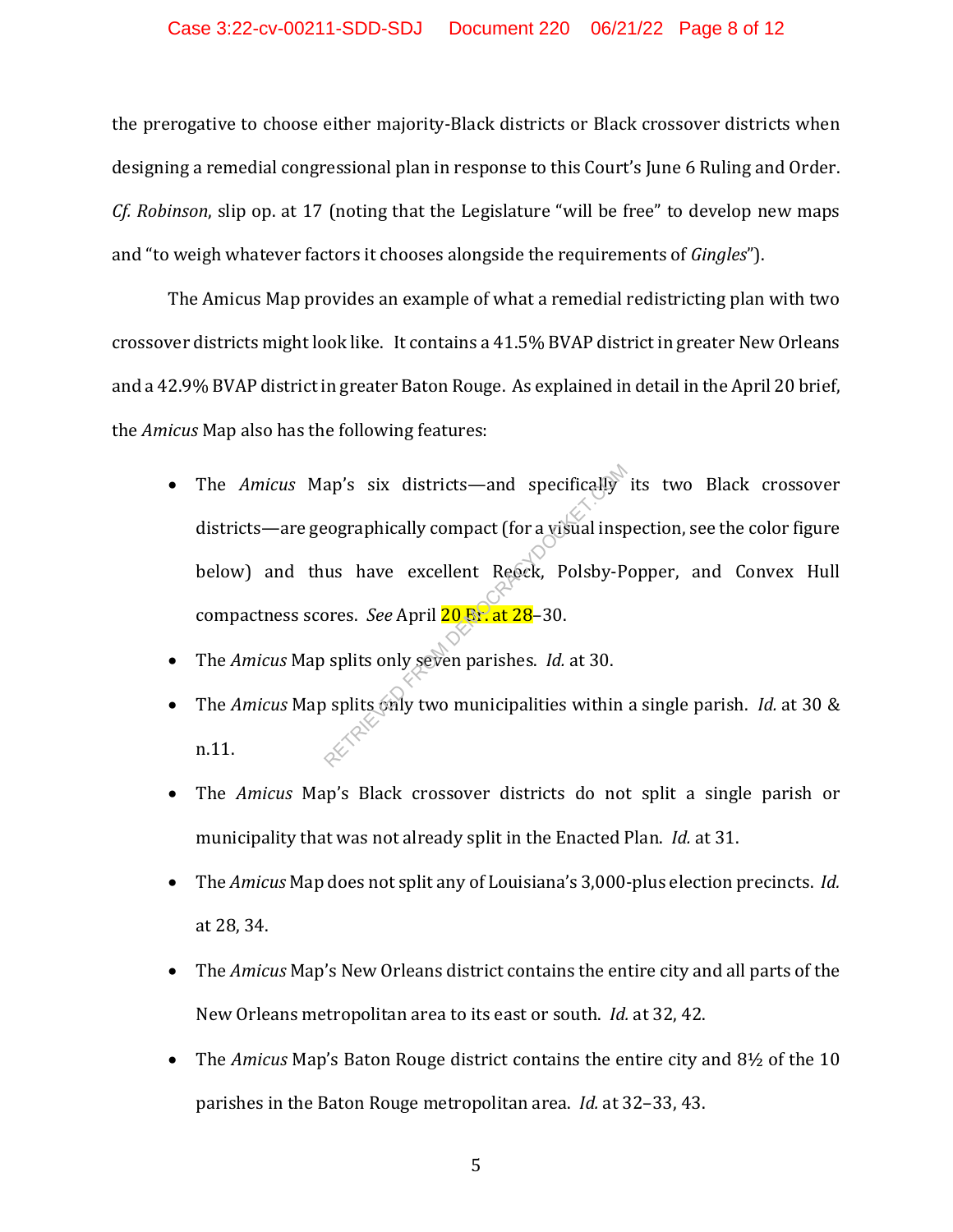- The *Amicus* Map has a lower population deviation (0.008%) than any congressional plan in Louisiana history. *Id.* at 34.
- The *Amicus* Map leaves the vast majority of Louisianans—more than 3 million residents—in their current congressional district. *Id.* at 37.
- The *Amicus* Map does not pair any incumbent Representatives in the same district. *Id.*
- Furthermore, without conceding the validity of any of Defendants' criticisms of Plaintiffs' illustrative plans (as detailed by the Fifth Circuit), *amici* note that the *Amicus* Map also has the following properties: The *Amicus* Map does not contain any district that "stretches from Louisiana's northern border down to Baton Rouge and Lafayette." *Robinson*, slip op. at 7. The Sind of the following properties: The Am<br>
rette." Robinson, slip op. at 7.<br>
Sind of the Sind of the Sind of the Sind of the Sind of the Sind of the Sind of the Sind of the Marino of the Sind of the Sind of the Sind of
- The *Amicus* Map's Black crossover districts do not extend to "the delta parishes of northeast Louisiana" or "combine[] rural populations in northern Louisiana with urban populations in Baton Rouge." *Id.* at 8, 13; *see id.* at 18.
- The *Amicus* Map's Baton Rouge district does not have "small tendrils that jut into parts of central Louisiana." *Id.* at 8.
- The *Amicus* Map does not divide Black neighborhoods from other parts of Baton Rouge or Lafayette, as both cities are kept perfectly intact. *Id.* at 11, 13.
- Neither of the *Amicus* Map's Black crossover districts "spans long distances." *Id.* at 13.

As depicted below, the *Amicus* Map's New Orleans-based District 2 is green, and its Baton Rouge-based District 6 (the functional equivalent of District 5 in Plaintiffs' illustrative plans) is blue: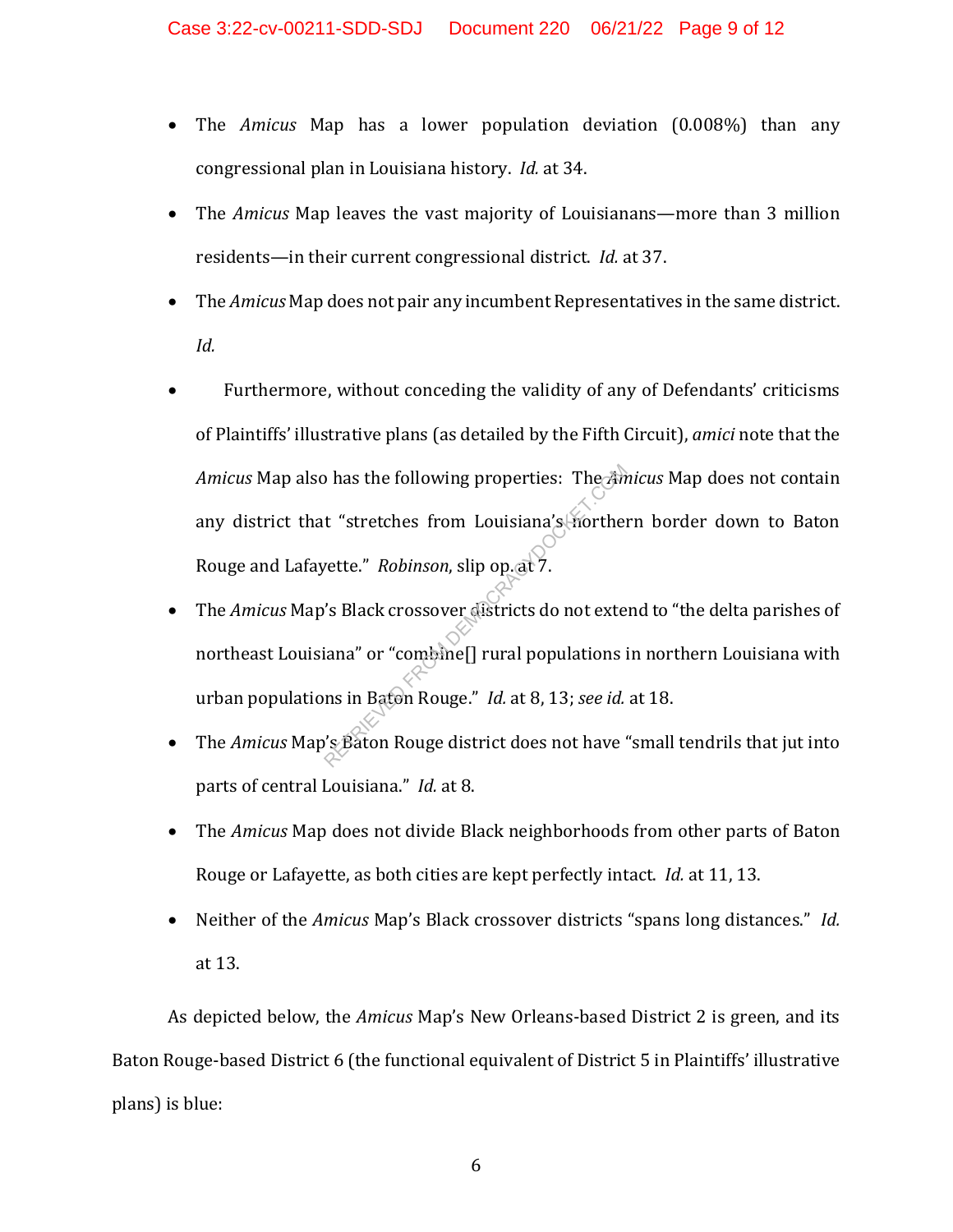

*Amici* previously submitted this map, developed through computational redistricting, which the Court already recognized could be a useful "starting point" for the Legislature in the remedial process. But *amici* wish to emphasize that they and their expert team can apply these same computational redistricting techniques to generate additional maps that could address any other issues identified by the Court or the parties. *Amici* make this offer not in support of any party, but as a service to the Court.

### **CONCLUSION**

*Amici* believe that the Louisiana Legislature, in the first instance, and this Court, if necessary, can best deliver a fair remedial redistricting plan to the people of Louisiana if the Court expressly recognizes that Black crossover districts, no less than majority-Black districts, may be appropriate in these circumstances. *Amici* therefore ask the Court to clarify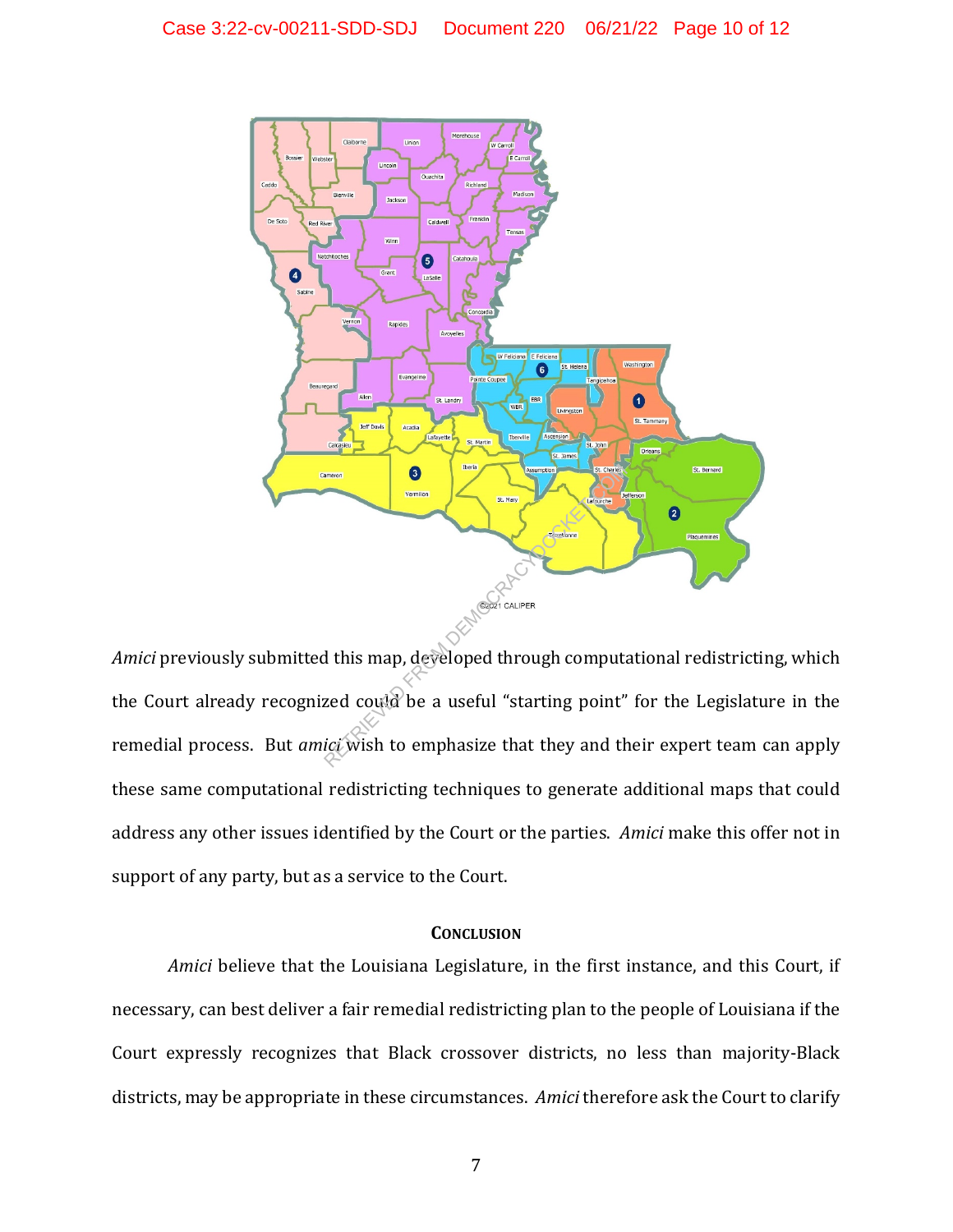# Case 3:22-cv-00211-SDD-SDJ Document 220 06/21/22 Page 11 of 12

that its June 6 Ruling and Order does not confine proper remedies to districts that must be "majority-Black." Order at 2.

And to the extent the Court agrees that computational redistricting, including the tools that allowed *amici* and their expert team to develop the *Amicus* Map presented in the April 20 brief, would be helpful to the Court, going forward, *amici* and their team stand ready to assist in any capacity.

RETRIEVED FROM DEMOCRACYDOCKET.COM